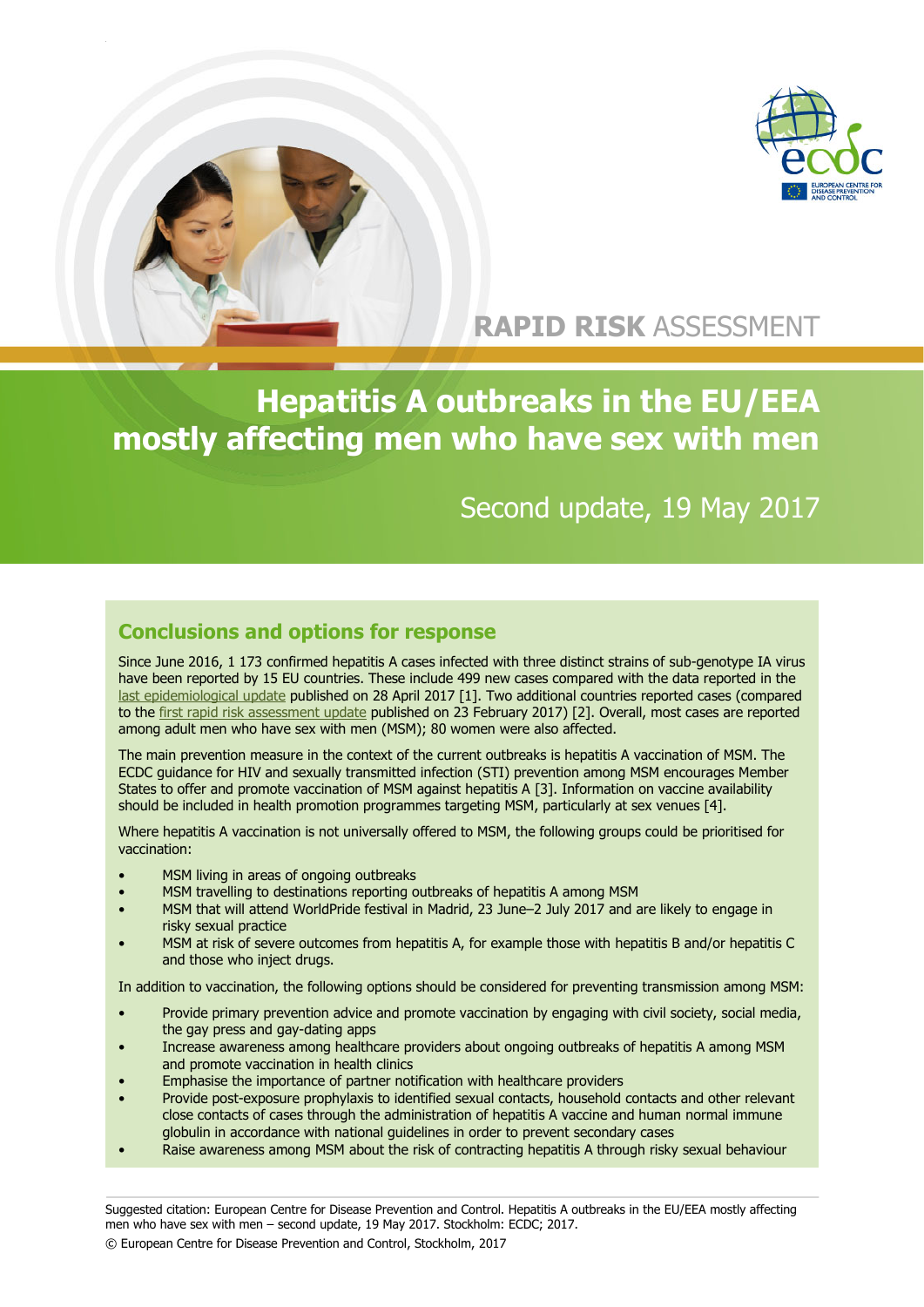- Educational efforts targeting MSM at high risk should emphasise the importance of hepatitis A vaccination and of personal hygiene (e.g. washing hands and genital areas before and after sex). The use of dental dams for oral-anal sex and of latex gloves during fingering or fisting may offer protection against hepatitis A; the use of condoms for anal sex may also offer protection against other STIs
- All hepatitis A cases among MSM should be referred to sexual health services for further STI/HIV testing
- In accordance with national legislation and guidance, hepatitis A cases should be notified to public health authorities and, where required, temporarily excluded from work.

Sharing of microbiological and epidemiological details of new cases and questionnaires used during outbreak investigations through the Epidemic Intelligence Information System for Food- and Waterborne Diseases and Zoonoses (EPIS-FWD) is encouraged for monitoring the epidemiological situation.

Vaccine procurement and licensing agreements for the various hepatitis A vaccines differ between countries. It is therefore suggested that countries interact directly with marketing authorisation holders to enquire about supplies at the national level as early as possible, i.e. create forecasts of the number of doses required and make procurement arrangements. It is advisable that any changes in current hepatitis A vaccination policies and supplementary immunisation activities be planned as early as possible. At the national level, where hepatitis A vaccines have a marketing authorisation in accordance with national legislation, regulatory authorities should be informed of supply shortages.

## **Source and date of request**

Internal ECDC decision dated 11 May 2017.

## **Public health issue**

Ongoing transmission of hepatitis A virus (HAV) infection mainly affecting men who have sex with men (MSM) in EU/EEA countries.

This second update of the Rapid Risk Assessment includes:

- updated epidemiological figures
- information on hepatitis A vaccine supplies in the EU/EEA.

### **Consulted experts**

ECDC internal response team in alphabetical order: Tarik Derrough, Margot Einöder-Moreno, Otilia Mardh, Ettore Severi, Therese Westrell.

External experts consulted: Stephan Aberle (Medical University of Vienna, Austria), Franz Allerberger (Austrian Agency for Health and Food Safety, Austria), Ana Avellon Calvo (Viral Hepatitis Reference and Research Laboratory, Carlos III Health Institute, Spain), Kazim Beebeejaun (Public Health England, UK), Koye Balogun (Public Health England, UK), Roberto Bruni (Istituto Superiore di Sanita, Italy), Anna Rita Ciccaglione (Istituto Superiore di Sanita, Italy), Michael Edelstein (Public Health England, UK), Josefine Ederth (Public Health Agency of Sweden), Mirko Faber (Robert Koch Institute, Germany), Ingrid Friesema (National Institute for Pulic Health and the Environment, the Netherlands), Sofieke Klamer (Scientifique Institute of Public Health, Belgium), Virginie Maes (Scientifique Institute of Public Health, Belgium), Sofie Elisabeth Midgley (Statens Serum Institut, Denmark), Luise Mueller (Statens Serum Institut, Denmark), Siew Lin Ngui (Public Health England, UK), Sophie Quoilin (Scientifc Institute of Public Health, Belgium), Lena Sundqvist (Public Health Agency of Sweden), Rita de Sousa (National Institute of Health Doutor Ricardo Jorge, Portugal), Caterina Rizzo (Istituto Superiore di Sanita, Italy), Vanessa Suin (Viral Hepatitis National Reference Laboratory, Scientifique Institute of Public Health, Belgium), Lelia Thornton (HSE Health Protection Centre, Ireland), Maria Elena Tosti (Istituto Superiore di Sanita, Italy), Carmen Varela Martinez (Carlos III Health Institute, Spain), Harry Vennema (National Institute for Pulic Health and the Environment, the Netherlands), Jürgen Wenzel (National Consultant Laboratory for HAV and HEV, Germany), Dirk Werber (State Office for Health and Social Affairs, Berlin, Germany).

## **Disease background information**

Hepatitis A is an acute, usually self-limiting infection caused by the hepatitis A virus (HAV). Transmission is predominately by the faecal-oral route, through contaminated water or food products and/or by person-to-person contact. Transmission through sexual exposure has been associated with outbreaks in men who have sex with men (MSM), and transmission through sharing of needles and syringes with outbreaks among people who inject drugs. Parenteral transmission through infected instruments or, rarely, blood components has been documented [5].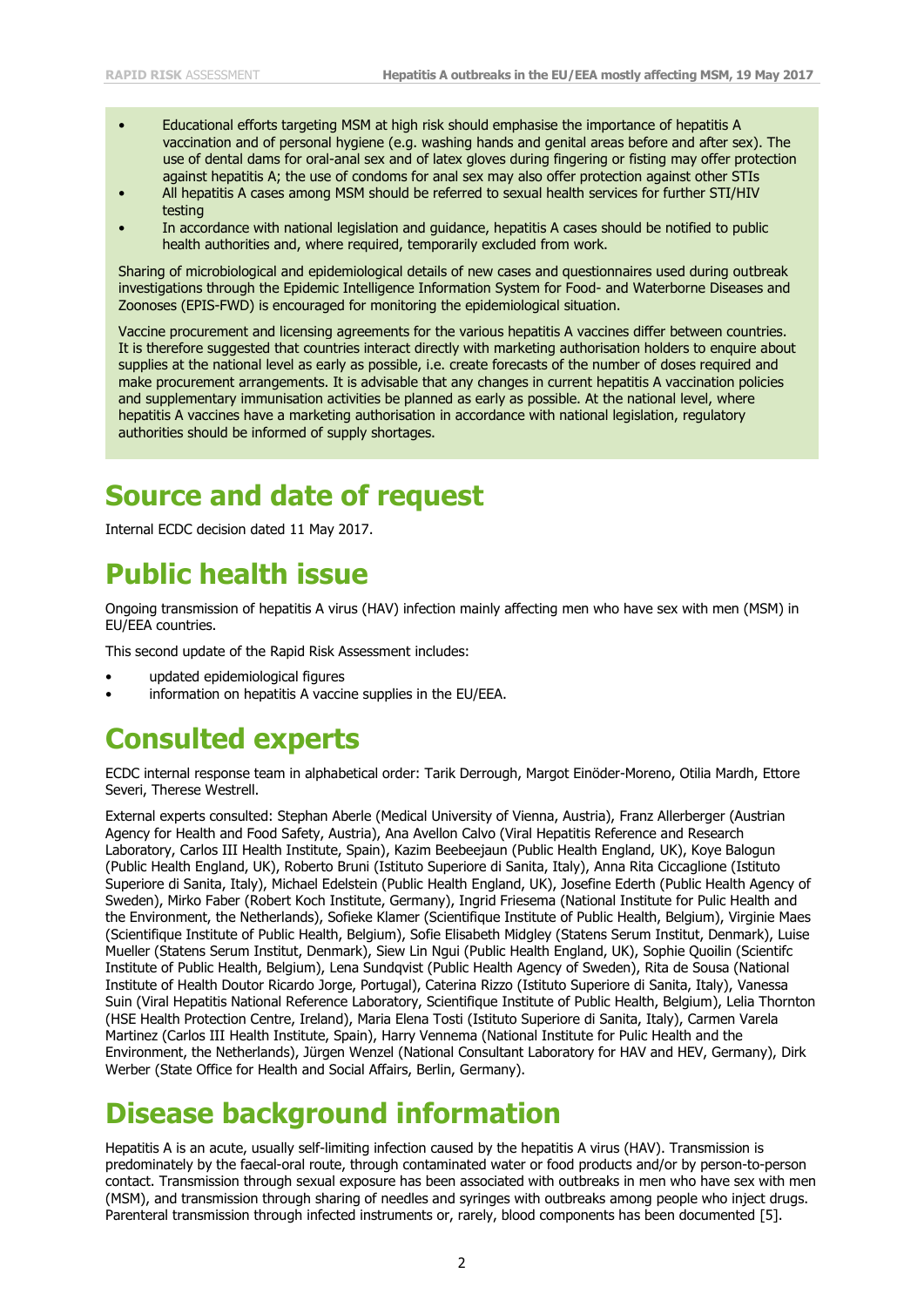The infection is generally asymptomatic or mild in children, but the proportion of symptomatic infections and the severity of the presentation increases with age. Adults may develop jaundice and present with more severe clinical symptoms. The case-fatality ratio is generally 0.1%, but can be 1.8% in adults >50 years of age and in immunocompromised patients. The mean incubation period is 28 days, ranging from 15 to 50 days. The maximum infectivity is in the second half of the incubation period (i.e. while asymptomatic), and most cases are considered non-infectious after the first week of jaundice. The diagnosis is made by serology or molecular tests. Anti-HAV IgM serology and detection of HAV-RNA indicate acute infection. Almost all human hepatitis A viruses belong to genotypes I and III, with genotype I being divided into sub-genotypes IA and IB. Genotype I is the most prevalent, comprising at least 80% of circulating human strains [6,7].

No specific treatment is available for hepatitis A. Strict control measures such as enforcing personal hygiene, contact tracing and vaccination of exposed persons have been shown to be effective in reducing transmission. Active (receiving vaccine) and passive immunisation (receiving immunoglobulins) is effective if administered within two weeks of exposure. Several inactivated vaccines are available for prevention [8]. Post-exposure prophylaxis should be administered in accordance with national guidelines.

In 2015, 12 527 confirmed hepatitis A cases were reported to The European Surveillance System (TESSy) by 30 EU/EEA countries. Romania accounted for 41% of the cases and Bulgaria for 9%. Cases were reported among all age groups with most cases among 5–14-year-olds (39%) and 25–44-year-olds (19%). Male cases were more frequent than female ones, particularly in age groups 15 to 24 and 25 to 44 years, with a male-to-female ratio of 1.3:1 and 1.2:1, respectively. The majority (91%) of infections were acquired in the country of residence.

The percentage of travel-associated cases varied from zero to 100% across Europe. Syria, Morocco and Turkey were the most common travel destinations among travel-associated cases. Among the 479 cases related to travel within the EU/EEA for the period 2010–2015, the male-to-female ratio was 1.4:1.

There is a high degree of temporal and spatial variability in hepatitis A seroprevalence across the EU/EEA, with an increasing gradient of seroprevalence from the northern to the central and from the southern to the eastern parts of the EU/EEA. The susceptibility to infection among adults is highest in northern EU/EEA countries and lowest in eastern EU countries. There has been an overall decreasing trend in hepatitis A seroprevalence over the last four decades in most countries [5].

Outbreaks of hepatitis A among MSM have been recognised since the 1970s [9-12]. Several multinational outbreaks have been described, one of which involved at least eight cities across three countries and two continents (North America and Australia) and occurred between January and June 1991 [13]. Several European countries have reported national outbreaks in MSM in the past decades. The main risk factor is related to direct oral-anal contact during sex [14-17]. The current level of immunity among the MSM population in Europe is unknown. It has been estimated that a level of >70% immunity among the MSM population would prevent sustained transmission and future outbreaks [18].

# **Event background information**

### **Epidemiology of genetically sequenced HAV cases**

Between 1 June 2016 and 16 May 2017, 15 EU countries (Austria, Belgium, Denmark, Finland, France, Germany, Ireland, Italy, the Netherlands, Norway, Portugal, Slovenia, Spain, Sweden and the United Kingdom) reported 1 173 HAV genotype IA-confirmed cases. The investigations identified three separate clusters based on genetic sequencing of HAV (Figure 1). The descriptive epidemiology is presented for each cluster as they indicate separate transmission chains.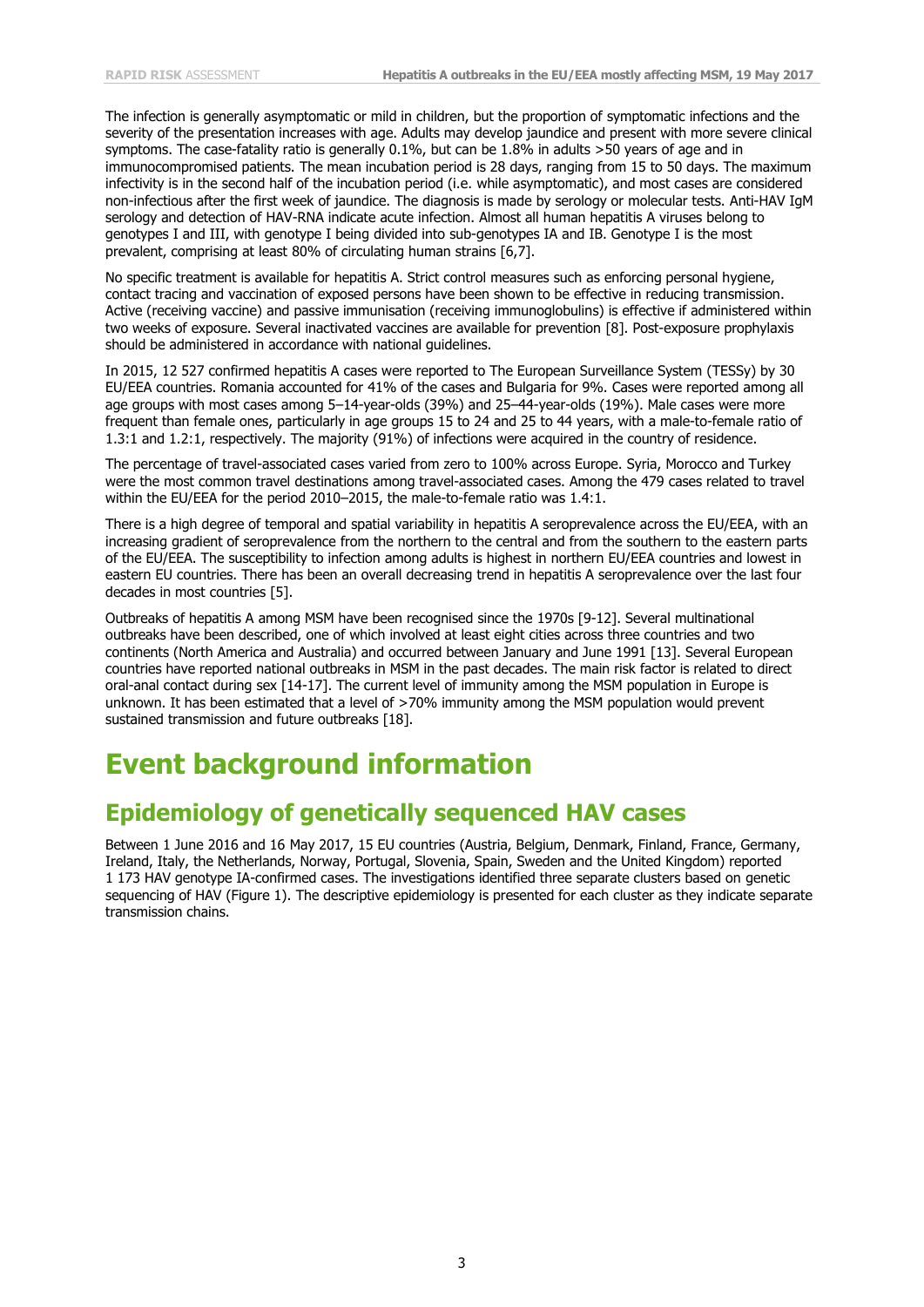#### **Figure 1. Distribution of hepatitis A cases, by month of report and genetic sequence, June 2016, as of 15 May 2017, EU/EEA (n=1 148)**



Note: 25 cases with missing date of report are not included.

#### **Event 1 – Cluster VRD\_521\_2016**

On 6 December 2016, through an EPIS FWD urgent inquiry, UK notified 15 hepatitis A cases, five of them with a travel history to Spain.

As of May 2017, 15 EU Member States have reported 598 cases with VRD\_521\_2016-identical virus sequence (Figure 2). Most cases were reported by Spain (223), Portugal (144), Italy (114), France (70), and the United Kingdom (56). Of the 588 cases with information on sex, 541 (92%) are male, and 189 of 221 documented cases (86%) identify themselves as MSM. The median age of cases is 33 years (range: 0–79 years of age). Twenty-two of the 51 cases with a travel history reported visiting Spain during the incubation period.

#### **Figure 2. Distribution of cases associated with cluster VRD\_521\_2016, by reporting country and month of report (n=666), June 2016, as of May 2017, EU/EEA**



Note: Ten cases with missing date of report are not included. One female and one male cases reported by Spain in January and May 2016, respectively, and one case reported by Sweden in a female traveller to Spain with onset in March 2016 are not included.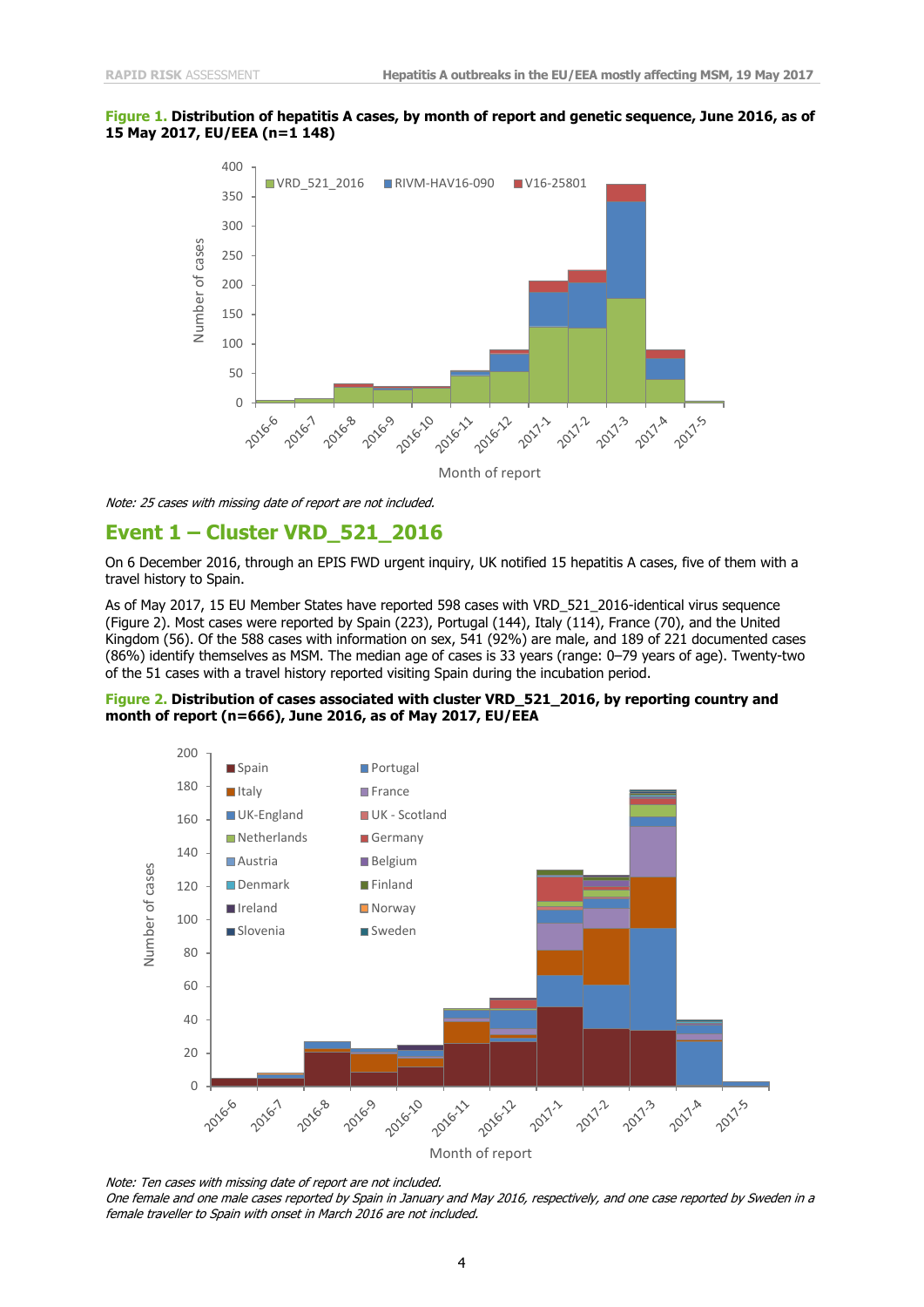HAV strain VRD 521 2016 of sub-genotype IA is characterised by an identical viral RNA sequence of 505 nucleotides from the VP1/2A region. The complete VP1 fragment is available for comparison in HAVnet. The UK shared this sequence with the European FWD network, and ECDC informed the STI contact points through EPIS STI. The strain is phylogenetically related to strains derived from Central/South America, based on the analysis of European database (HAVNET).

#### **Event 2 – Cluster RIVM-HAV16-090**

On 14 October 2016, the Netherlands, using the Early Warning and Response System, notified two cases of hepatitis A among MSM who participated in the EuroPride festival in Amsterdam (23 July to 7 August 2016). The cases were infected with an indistinguishable IA genotype sequence RIVM-HAV16-090. At EuroPride, both visited the same dark room on 2 and 3 August 2016, where they reportedly engaged in anonymous sexual activities.

As of 16 May 2017, 12 EU Member States have reported 388 cases with an identical virus sequence (Figure 3). Most cases were reported by the United Kingdom (168), France (51) and Italy (35). Of the 375 cases with gender information, 347 (93%) are in males, and 198 of 239 documented cases identify themselves as MSM. The median age of cases is 33 years, ranging from 0 to 88 years. Of the 76 cases with a travel history during the incubation period, 28 travelled to Spain and nine to Germany.

#### **Figure 3. Distribution of cases associated with cluster RIVM-HAV16-090, by reporting country and month of report (n=379), June 2016, as of May 2017, EU/EEA**



Note: Nine cases with missing date of report are not included.

The sequence of HAV strain RIVM-HAV16-090 sub-genotype IA was shared with the respective networks in EPIS FWD and EPIS STI. The sequence is a 460-nucleotides-long fragment from region VP1/2A according to the HAVNET protocol [19]. The complete VP1 fragment is available for comparison in HAVnet. The sequence is closely related to strains reported by Japan and China and most probably originates from Asia. In 2015, the UK detected this sequence in a traveller returning from Hong Kong, China. Recently, the strain was found to be identical to the strain involved in the ongoing outbreak among MSM in Taiwan.

The sequence of RIVM-HAV16-090 is only 95.4% similar to the VRD\_521\_2016, suggesting unrelated transmission events.

#### **Event 3 – Cluster V16-25801**

On 11 January 2017, through an EPIS FWD urgent inquiry, Germany notified three clusters of hepatitis A, predominantly males, reported in Berlin in November and December 2016. Cases were related to the two clusters described above, but a new cluster was also described that included cases in Munich and Frankfurt (since August 2016). The distinct genotype IA was denoted V16-25801.

As of 17 May 2017, ten EU Member States have reported 109 cases with identical virus sequence: Germany (40) United Kingdom (39), Spain (12), Italy (5), the Netherlands (5), France (4), Austria (1), Belgium (1), Denmark (1) and Finland (1). Of the 109 documented cases, 104 are in males, and 38 of 42 documented cases identify themselves as MSM. The median age of cases is 33 years (range: 16–60 years of age). Six of 20 cases with information on travel visited Spain during the incubation period.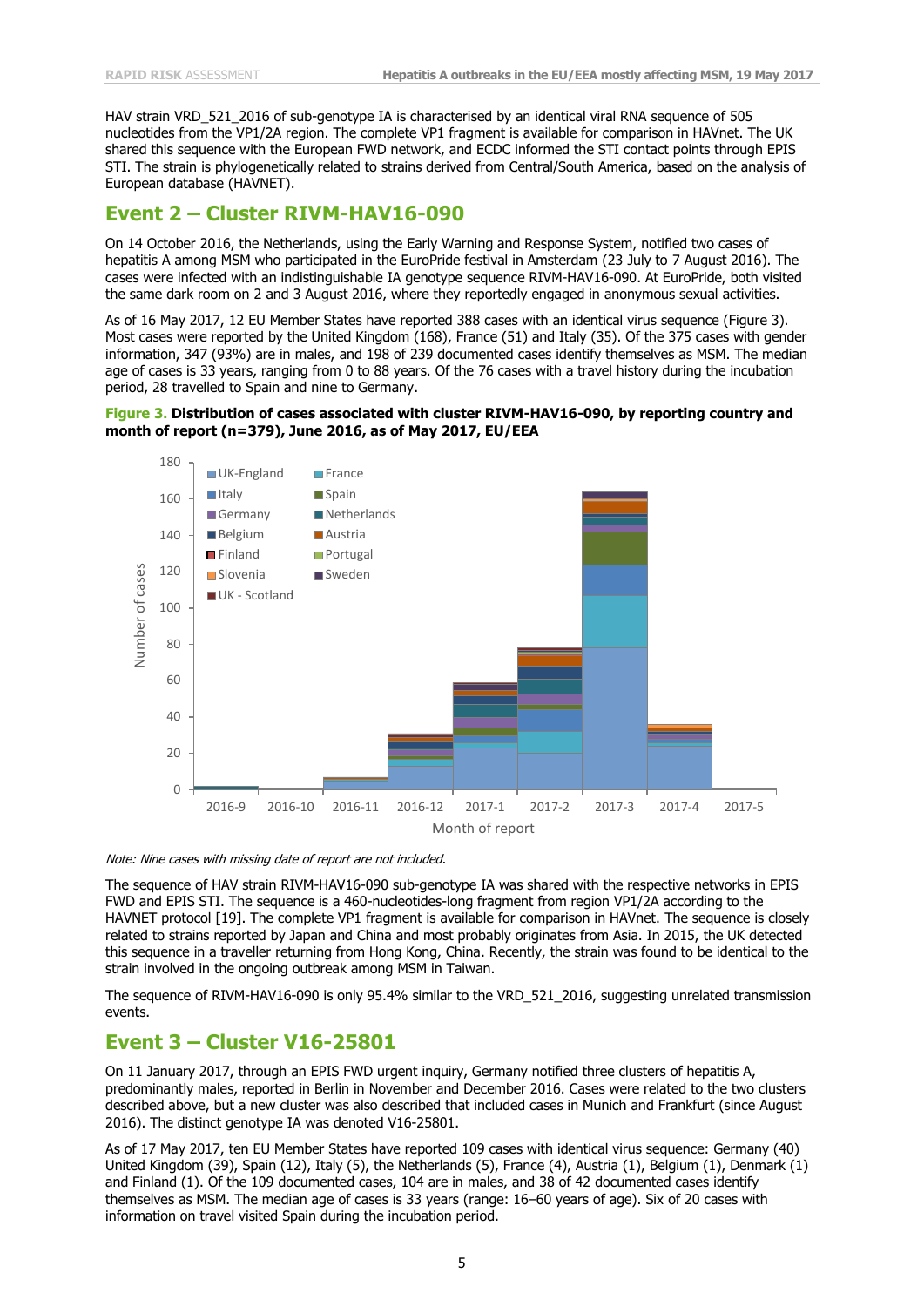#### **Figure 4. Distribution of cases associated with cluster V16-25801, by reporting country and month (n=103), June 2016, as of May 2017, EU/EEA**



Note: Six cases with missing date of report are not included in the figure.

Germany shared the sequence of HAV strain V16-25801 sub-genotype IA in EPIS FWD and EPIS STI. The sequence is a 459-nucleotides-long fragment from region VP1/2A according to the HAVNET protocol [19].The complete VP1 fragment is available for comparison in HAVnet. The sequence of V16-25801 is only 96.1% similar to the VRD\_521\_2016 and 96.5% similar to the RIVM-HAV16-090, suggesting unrelated transmission events.

In 2014 and 2016, Italy detected two sequences very similar (2 nt differences) to V16-25801 from two female Ecuadorian patients: the 2014 case (sequence Acc. N. KU570286) acquired infection in Ecuador (no travel information for the other), which suggests relatedness between V16-25801 and strains from South America.

### **Additional information on national outbreaks**

Both the United Kingdom (England) [20] and Portugal [21] have reported overall increases in hepatitis A cases among MSM, largely linked with the three clusters identified above, and have recommended the use of hepatitis A vaccine in specific groups. Some cases in England that are linked to the outbreaks have been reported in the general population, causing Public Health England to consider wider vaccination strategies to respond to this outbreak, which is occurring in the context of a global hepatitis A vaccine shortage.

In addition, Public Health England reported 17 cases identified in individuals who work in venues where food is prepared or served. Other countries also suspected cases in food handlers.

Six countries notified an overall increase in the number of HAV infection cases reported from January until May 2017 compared with the same period in 2016: Belgium (203 in 2017 vs. 37 during the same period in 2016), Estonia (10 vs. 2), Finland (14 vs. 2), Italy (20 vs. 11), Spain (1 539 vs. 236) and Sweden (45 vs. 33). These increases ranged from a slight increase up to a seven-fold increase. In addition, Italy reports 1 247 cases of hepatitis A from August 2016 to April 2017, a five-fold increase compared to cases reported in 2015. However, other HAV outbreaks may have also influenced in this increase and the effect might not be completely attributed to the ongoing MSM transmission.

Several countries, e.g. Belgium, Denmark, Finland and Sweden, reported that the current situation is stable or that case numbers are declining.

# **Hepatitis A vaccine availability in the EU**

As reported by some of the affected EU/EEA Member States (e.g. Austria, Italy, Portugal and Spain), vaccine availability in the EU is currently limited, with some countries facing shortages. Other countries like the Czech Republic, Denmark, Estonia, Finland, Ireland, Slovenia and Sweden reported no shortages.

Supply information was obtained from three major hepatitis A vaccine marketing authorisation holders (MAH) in the EU/EEA. The information received confirmed observations made at the national levels. The supply of HAV vaccine, whether in single antigen presentation or as part of a combination vaccine with other antigens, is stretched at the global level, owing to a combination of past and ongoing production issues in MAH which resulted in reduced production along with an increased demand exceeding existing stocks. For some manufacturers, the situation is not expected to return to normal before the end of 2018.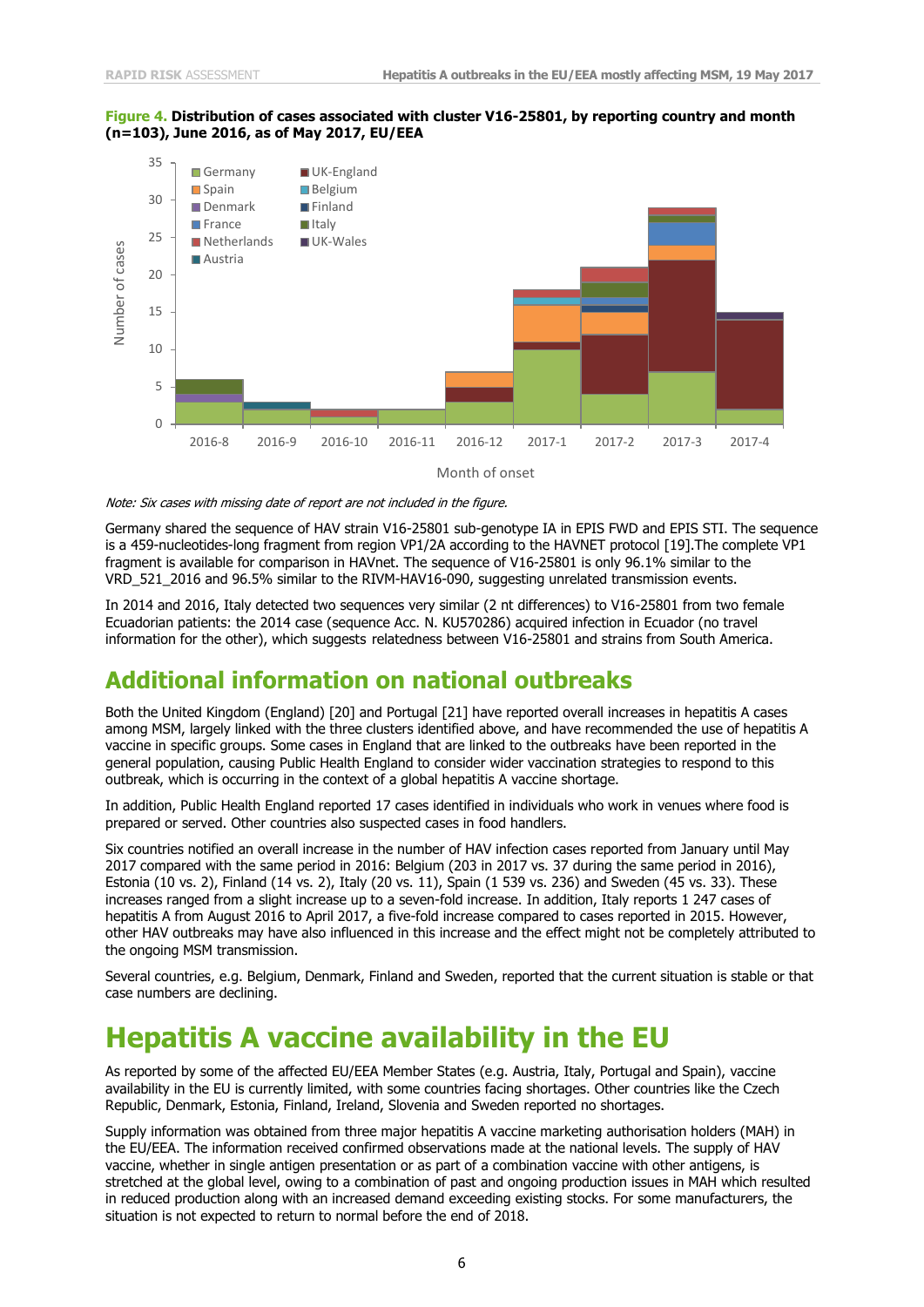Vaccine procurement and licensing agreements for the various hepatitis A vaccines differ between countries. It is therefore suggested that countries interact directly with marketing authorisation holders to enquire about supplies at the national level as early as possible, i.e. create forecasts of the number of doses required and make procurement arrangements. It is advisable that any changes in current hepatitis A vaccination policies and supplementary immunisation activities be planned as early as possible. At the national level, where hepatitis A vaccines have a marketing authorisation, regulatory authorities should be informed of supply shortages. Countries with limited vaccine availability are encouraged to bring that topic to the Health Security Committee in order to identify possible solutions.

# **ECDC threat assessment for the EU**

The extent of the three reported clusters is likely to be underestimated, as reported cases are limited to those attending healthcare facilities and cases for which sequencing was performed. However, the reporting of confirmed cases provides a good indication of the outbreak dynamics. The definition of confirmed cases is based on viral RNA sequencing, and only a minority of EU countries sequence a sufficiently large proportion of strains in a timely fashion. Due to the challenges with regard to complete and timely reporting of sequencing results, the current figures will represent a significant underestimation of the true extent of these outbreaks. Therefore, considering the information provided by some EU countries on the number of confirmed and suspected cases, it is estimated that more than 3 000 cases are associated with this event.

Most cases are reported among HAV-unvaccinated adult MSM, but evidence exists for secondary cases among the general population. As cases have been also reported in food handlers, subsequent foodborne transmission would not be unexpected. Several reports of household transmission linked to these clusters highlight the need for early contact tracing and post-exposure prophylaxis of close contacts in order to avoid infections among unvaccinated household contacts.

Scientific articles on these clusters published after the ECDC rapid risk assessment of 19 December 2016 [22,23] indicate unvaccinated MSM as the European population group most at risk of being affected by these clusters. These articles also provide insights into the high-risk sexual practices associated with HAV transmission. In particular, they indicate anonymous sex, multiple sex partners, sex-on-premises venues and the use of dating apps as factors associated with these outbreaks.

The multinational dimension of these clusters may be explained by the highly interconnected sexual networks among MSM in Europe. In at least two EU Member States, the United Kingdom and Germany, secondary cases have been linked to travel-associated index cases. The circulation of three different HAV genotype IA strains in the MSM population is likely to be the result of several introductions into these networks.

Further transmission resulting from these clusters may be prevented by vaccination of MSM and post-exposure prophylaxis in contacts of cases. However, limited vaccine availability in some countries may have an impact on the implementation of such control measures. In addition, since many of the risk group contacts are anonymous, their timely vaccination is a particularly challenging task.